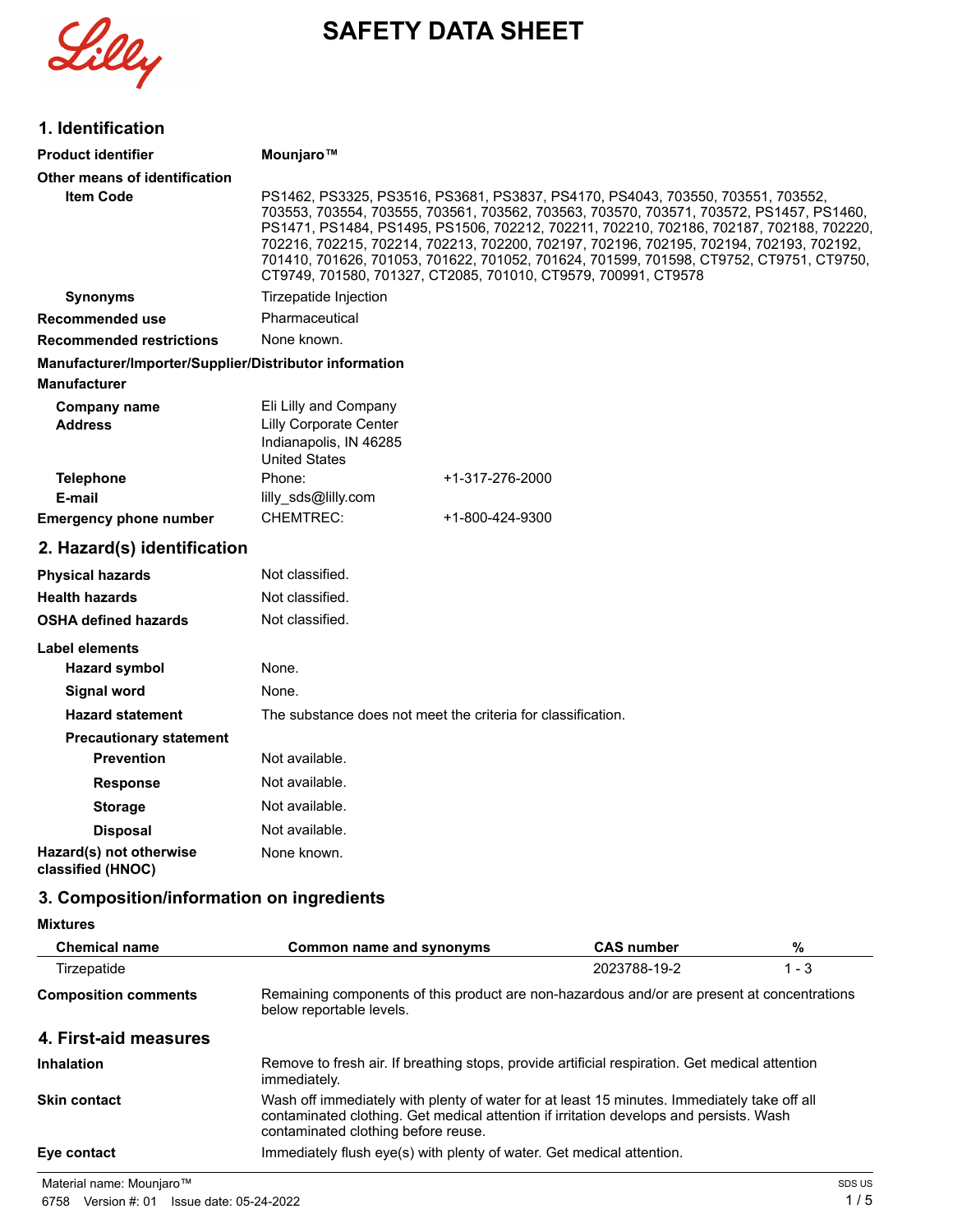| Ingestion                                                                    | Consult a physician.                                                                                                                                                                                                                                      |
|------------------------------------------------------------------------------|-----------------------------------------------------------------------------------------------------------------------------------------------------------------------------------------------------------------------------------------------------------|
| <b>Most important</b><br>symptoms/effects, acute and<br>delayed              | May cause nausea, decreased appetite, diarrhea, and vomiting. May cause decrease in blood<br>sugar. Symptoms typically associated with low blood sugar may include shakiness, sweating,<br>fatigue, hunger, irritability, confusion, and rapid heartbeat. |
| Indication of immediate<br>medical attention and special<br>treatment needed | Provide general supportive measures and treat symptomatically. Symptoms may be delayed.                                                                                                                                                                   |
| 5. Fire-fighting measures                                                    |                                                                                                                                                                                                                                                           |
| Suitable extinguishing media                                                 | Carbon dioxide, dry chemical or water.                                                                                                                                                                                                                    |
| Unsuitable extinguishing<br>media                                            | None known.                                                                                                                                                                                                                                               |
| Specific hazards arising from<br>the chemical                                | Hazardous decomposition products formed under fire conditions.                                                                                                                                                                                            |
| Special protective equipment<br>and precautions for firefighters             | Wear self-contained breathing apparatus and protective clothing.                                                                                                                                                                                          |

#### **6. Accidental release measures**

| <b>Personal precautions.</b><br>protective equipment and<br>emergency procedures | Wear suitable protective clothing, gloves and eve/face protection. See Section 8 of the SDS for<br>Personal Protective Equipment.                                       |
|----------------------------------------------------------------------------------|-------------------------------------------------------------------------------------------------------------------------------------------------------------------------|
| Methods and materials for<br>containment and cleaning up                         | Stop the flow of material, if this is without risk. Use absorbent/adsorbent material to solidify liquids.<br>Clean surface thoroughly to remove residual contamination. |
| <b>Environmental precautions</b>                                                 | Avoid discharge into drains, water courses or onto the ground.                                                                                                          |
| 7. Handling and storage                                                          |                                                                                                                                                                         |
| <b>Precautions for safe handling</b>                                             | Do not breathe mist or vapor. Avoid contact with eyes, skin, and clothing. See Section 8 of the                                                                         |

**Conditions for safe storage,** Keep container tightly closed in a dry and well-ventilated place.

Do not breathe mist or vapor. Avoid contact with eyes, skin, and clothing. See Section 8 of the SDS for Personal Protective Equipment.

**including any incompatibilities**

# **8. Exposure controls/personal protection**

#### **Occupational exposure limits**

| Lilly (LEG)<br><b>Components</b>         | Type                                                                                                                                                                                   | Value                                                                                              |
|------------------------------------------|----------------------------------------------------------------------------------------------------------------------------------------------------------------------------------------|----------------------------------------------------------------------------------------------------|
| Tirzepatide (CAS<br>2023788-19-2)        | TWA (12hrs)                                                                                                                                                                            | $60 \text{ ug/m}$ 3                                                                                |
|                                          | TWA (8hrs)                                                                                                                                                                             | $90 \text{ uq/m}$ 3                                                                                |
| <b>Biological limit values</b>           | No biological exposure limits noted for the ingredient(s).                                                                                                                             |                                                                                                    |
| <b>Exposure guidelines</b>               | Health Based Excursion Limit: Maintain Full Shift TWA                                                                                                                                  |                                                                                                    |
| Appropriate engineering<br>controls      | Open handling is not recommended. Use appropriate control measures such as fume hood,<br>ventilated enclosure, local exhaust ventilation, or down-draft booth.                         |                                                                                                    |
|                                          | Individual protection measures, such as personal protective equipment                                                                                                                  |                                                                                                    |
| Eye/face protection                      | Safety glasses with side shields recommended. If splash potential or dusty operations, wear<br>goggles/faceshield.                                                                     |                                                                                                    |
| <b>Skin protection</b>                   |                                                                                                                                                                                        |                                                                                                    |
| <b>Hand protection</b>                   | Chemical resistant gloves.                                                                                                                                                             |                                                                                                    |
| <b>Other</b>                             | Chemical-resistant gloves and impermeable body covering to minimize skin contact.                                                                                                      |                                                                                                    |
| <b>Respiratory protection</b>            | If the applicable occupational exposure level (OEL) is anticipated to be exceeded, wear an<br>approved respirator with sufficient protection factor to control exposure below the OEL. |                                                                                                    |
| <b>General hygiene</b><br>considerations | mg/day.                                                                                                                                                                                | Tirzepatide is an active pharmaceutical ingredient with a therapeutic dose in humans at or below 1 |

# **9. Physical and chemical properties**

| Appearance |
|------------|
|------------|

| <b>Physical state</b> | Liguid.                 |
|-----------------------|-------------------------|
| Form                  | <b>Agueous Solution</b> |
| Color                 | Clear. Colorless.       |
| Odor                  | Odorless                |
|                       |                         |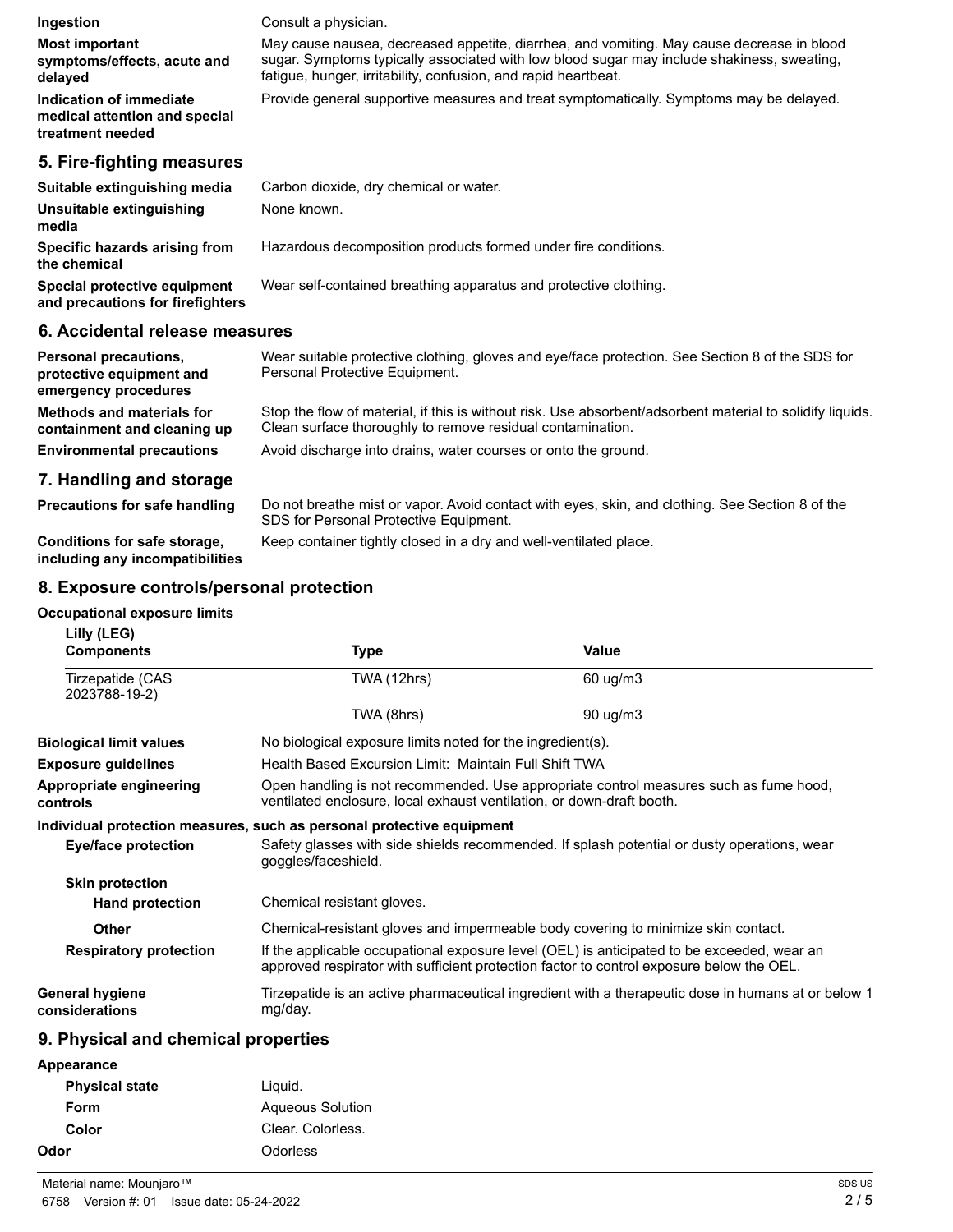| <b>Odor threshold</b>                             | Not available.                      |
|---------------------------------------------------|-------------------------------------|
| рH                                                | $6.5 - 7.5$                         |
| <b>Melting point/freezing point</b>               | Not available.                      |
| Initial boiling point and boiling<br>range        | Not available.                      |
| <b>Flash point</b>                                | Not available.                      |
| <b>Evaporation rate</b>                           | Not available.                      |
| Flammability (solid, gas)                         | No data available for this product. |
| Upper/lower flammability or explosive limits      |                                     |
| Explosive limit - lower (%)                       | Not available.                      |
| Explosive limit - upper (%)                       | Not available.                      |
| Vapor pressure                                    | Not available.                      |
| <b>Vapor density</b>                              | Not available.                      |
| <b>Relative density</b>                           | Not available.                      |
| Solubility(ies)                                   |                                     |
| Solubility (water)                                | Soluble.                            |
| <b>Partition coefficient</b><br>(n-octanol/water) | Not available.                      |
| <b>Auto-ignition temperature</b>                  | Not available.                      |
| <b>Decomposition temperature</b>                  | Not available.                      |
| <b>Viscosity</b>                                  | Not available.                      |
| <b>Other information</b>                          |                                     |
| <b>Explosive properties</b>                       | Not explosive.                      |
| <b>Oxidizing properties</b>                       | Not oxidizing.                      |

# **10. Stability and reactivity**

| <b>Reactivity</b>                            | Not water reactive.                                            |
|----------------------------------------------|----------------------------------------------------------------|
| <b>Chemical stability</b>                    | Material is stable under normal conditions.                    |
| <b>Possibility of hazardous</b><br>reactions | Hazardous polymerization does not occur.                       |
| <b>Conditions to avoid</b>                   | Contact with incompatible materials.                           |
| Incompatible materials                       | Strong oxidizing substances.                                   |
| <b>Hazardous decomposition</b><br>products   | Hazardous decomposition products formed under fire conditions. |

# **11. Toxicological information**

| Information on toxicological effects                                                                                                                                                                                                                                                                                                                                                                                                                                                                                                                  |
|-------------------------------------------------------------------------------------------------------------------------------------------------------------------------------------------------------------------------------------------------------------------------------------------------------------------------------------------------------------------------------------------------------------------------------------------------------------------------------------------------------------------------------------------------------|
| Not expected to be active orally.                                                                                                                                                                                                                                                                                                                                                                                                                                                                                                                     |
| Due to lack of data the classification is not possible.                                                                                                                                                                                                                                                                                                                                                                                                                                                                                               |
| Due to lack of data the classification is not possible.                                                                                                                                                                                                                                                                                                                                                                                                                                                                                               |
|                                                                                                                                                                                                                                                                                                                                                                                                                                                                                                                                                       |
| Due to lack of data the classification is not possible.                                                                                                                                                                                                                                                                                                                                                                                                                                                                                               |
| Due to lack of data the classification is not possible.                                                                                                                                                                                                                                                                                                                                                                                                                                                                                               |
| Negative In vivo micronucleus test: (Tirzepatide)<br>Based on available data, the classification criteria are not met.                                                                                                                                                                                                                                                                                                                                                                                                                                |
| Not listed by IARC, NTP, ACGIH or OSHA.<br>In a 2-year carcinogenicity study in rats, Tirzepatide caused statistically significant dose-related<br>increases in the incidence of thyroid C-cell tumors (adenomas and carcinomas combined)<br>following twice weekly subcutaneous administration. The human relevance of these findings is<br>currently unknown. Thyroid C-cell changes were not reported in monkeys or in a 6-month<br>carcinogenicity study in transgenic mice.<br>Based on available data, the classification criteria are not met. |
|                                                                                                                                                                                                                                                                                                                                                                                                                                                                                                                                                       |

#### **IARC Monographs. Overall Evaluation of Carcinogenicity**

Not listed.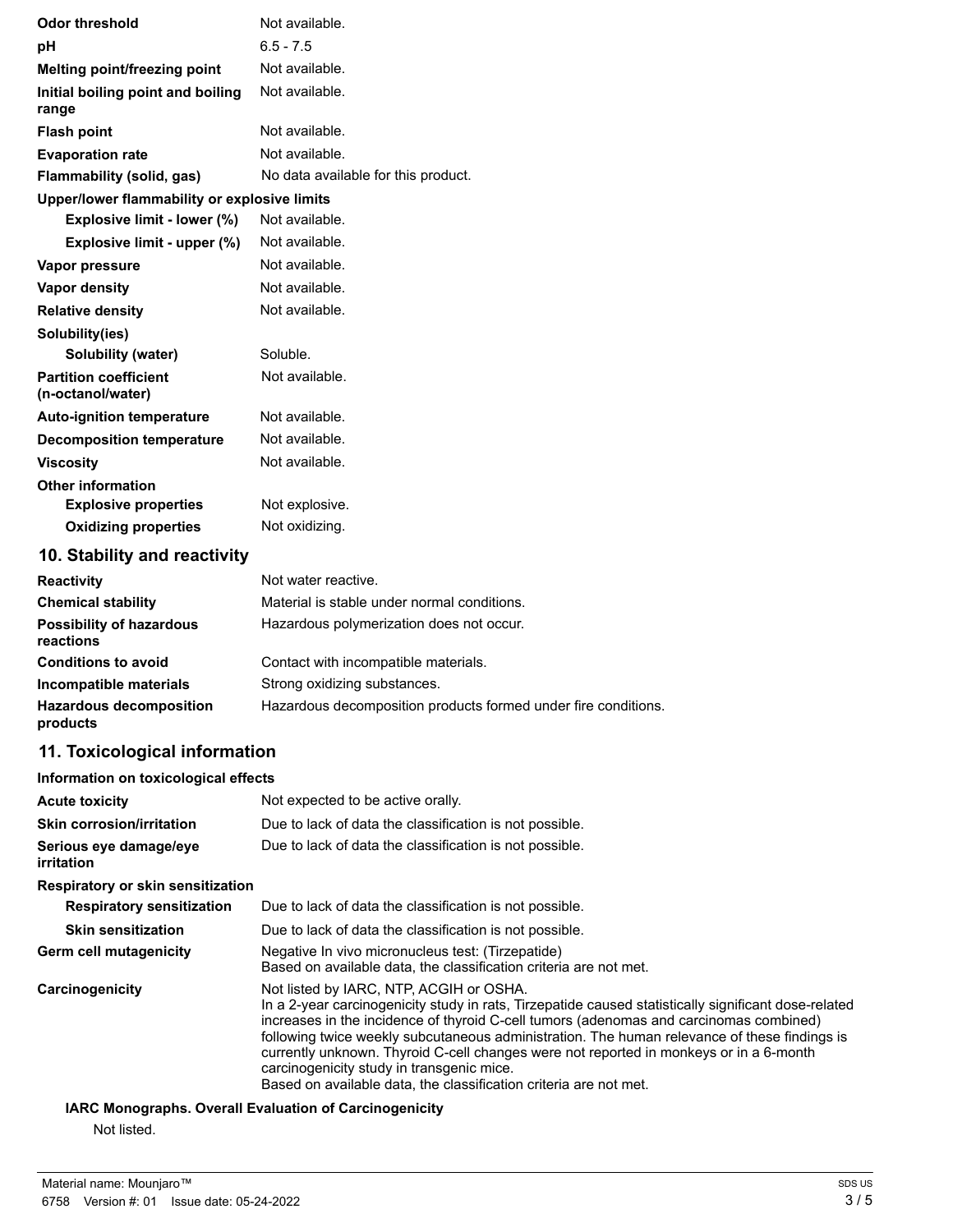|                                                       | OSHA Specifically Regulated Substances (29 CFR 1910.1001-1053)                                                                                                                                                                                            |
|-------------------------------------------------------|-----------------------------------------------------------------------------------------------------------------------------------------------------------------------------------------------------------------------------------------------------------|
| Not listed.                                           |                                                                                                                                                                                                                                                           |
|                                                       | US. National Toxicology Program (NTP) Report on Carcinogens                                                                                                                                                                                               |
| Not listed.                                           |                                                                                                                                                                                                                                                           |
| <b>Reproductive toxicity</b>                          | Animal testing did not show any effects on fertility. Developmental effects have been reported at<br>doses toxic to the mother. (Tirzepatide)<br>Based on available data, the classification criteria are not met.                                        |
| Specific target organ toxicity -<br>single exposure   | No target organ toxicity identified through animal studies. (Tirzepatide)<br>Based on available data, the classification criteria are not met.                                                                                                            |
| Specific target organ toxicity -<br>repeated exposure | No target organ toxicity identified through animal studies. (Tirzepatide)<br>Based on available data, the classification criteria are not met.                                                                                                            |
| <b>Aspiration hazard</b>                              | Not applicable.                                                                                                                                                                                                                                           |
| <b>Further information</b>                            | May cause nausea, decreased appetite, diarrhea, and vomiting. May cause decrease in blood<br>sugar. Symptoms typically associated with low blood sugar may include shakiness, sweating,<br>fatique, hunger, irritability, confusion, and rapid heartbeat. |
|                                                       |                                                                                                                                                                                                                                                           |

## **12. Ecological information**

| <b>Ecotoxicity</b>               | Due to lack of data the classification is not possible. |
|----------------------------------|---------------------------------------------------------|
| Persistence and degradability    | Readily biodegradable. (Tirzepatide)                    |
| <b>Bioaccumulative potential</b> | No data available on bioaccumulation.                   |
| <b>Mobility in soil</b>          | Not available.                                          |
| Other adverse effects            | Not available.                                          |

## **13. Disposal considerations**

**Disposal instructions Dispose in accordance with all applicable regulations.** 

## **14. Transport information**

#### **DOT**

Not regulated as dangerous goods.

## **IATA**

Not regulated as dangerous goods.

#### **IMDG**

Not regulated as dangerous goods.

**Transport in bulk according to** Not available. **Annex II of MARPOL 73/78 and the IBC Code**

## **15. Regulatory information**

**US federal regulations**

This product is not known to be a "Hazardous Chemical" as defined by the OSHA Hazard Communication Standard, 29 CFR 1910.1200.

#### **Toxic Substances Control Act (TSCA)**

## **TSCA Section 12(b) Export Notification (40 CFR 707, Subpt. D)**

Not regulated.

**CERCLA Hazardous Substance List (40 CFR 302.4)**

Not listed.

**SARA 304 Emergency release notification**

Not regulated.

**OSHA Specifically Regulated Substances (29 CFR 1910.1001-1053)**

Not listed.

**Superfund Amendments and Reauthorization Act of 1986 (SARA)**

## **SARA 313 (TRI reporting)**

Not regulated.

#### **Other federal regulations**

**Clean Air Act (CAA) Section 112 Hazardous Air Pollutants (HAPs) List**

Not regulated.

**Clean Air Act (CAA) Section 112(r) Accidental Release Prevention (40 CFR 68.130)** Not regulated.